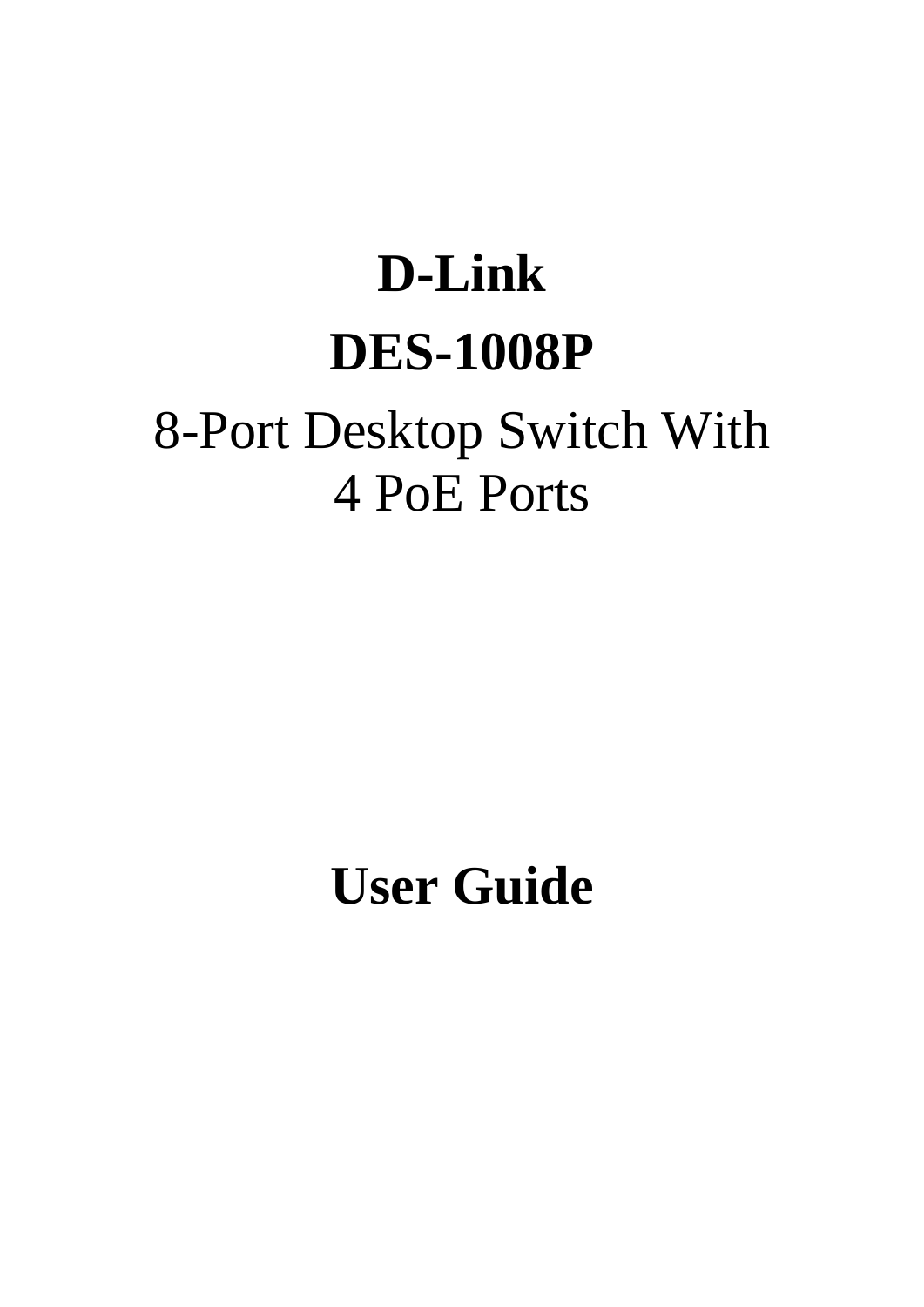## **FCC Warning**

This equipment has been tested and found to comply with the regulations for a Class B digital device, pursuant to Part 15 of the FCC Rules. These limits are designed to provide reasonable protection against harmful interference when the equipment is operated in a commercial environment. This equipment generates, uses, and can radiate radio frequency energy and, if not installed and used in accordance with this user guide, may cause harmful interference to radio communications. Operation of this equipment in a residential area is likely to cause harmful interference, in which case the user will be required to correct the interference at his/her own expense.

## **CE Mark Warning**

This is a Class B product. In a domestic environment, this product may cause radio interference, in which case the user may be required to take adequate measures.

## **VCCI Warning**

This is a product of VCCI Class B Compliance.

注意

この装置は、情報処理装置等電波障害自主規制協議会(VCCI)の基準 に基づく第一種情報技術装置です。この装置を家庭環境で使用すると電波妨 害を引き起こすことがあります。この場合には使用者が適切な対策を講ずる よう要求されることがあります。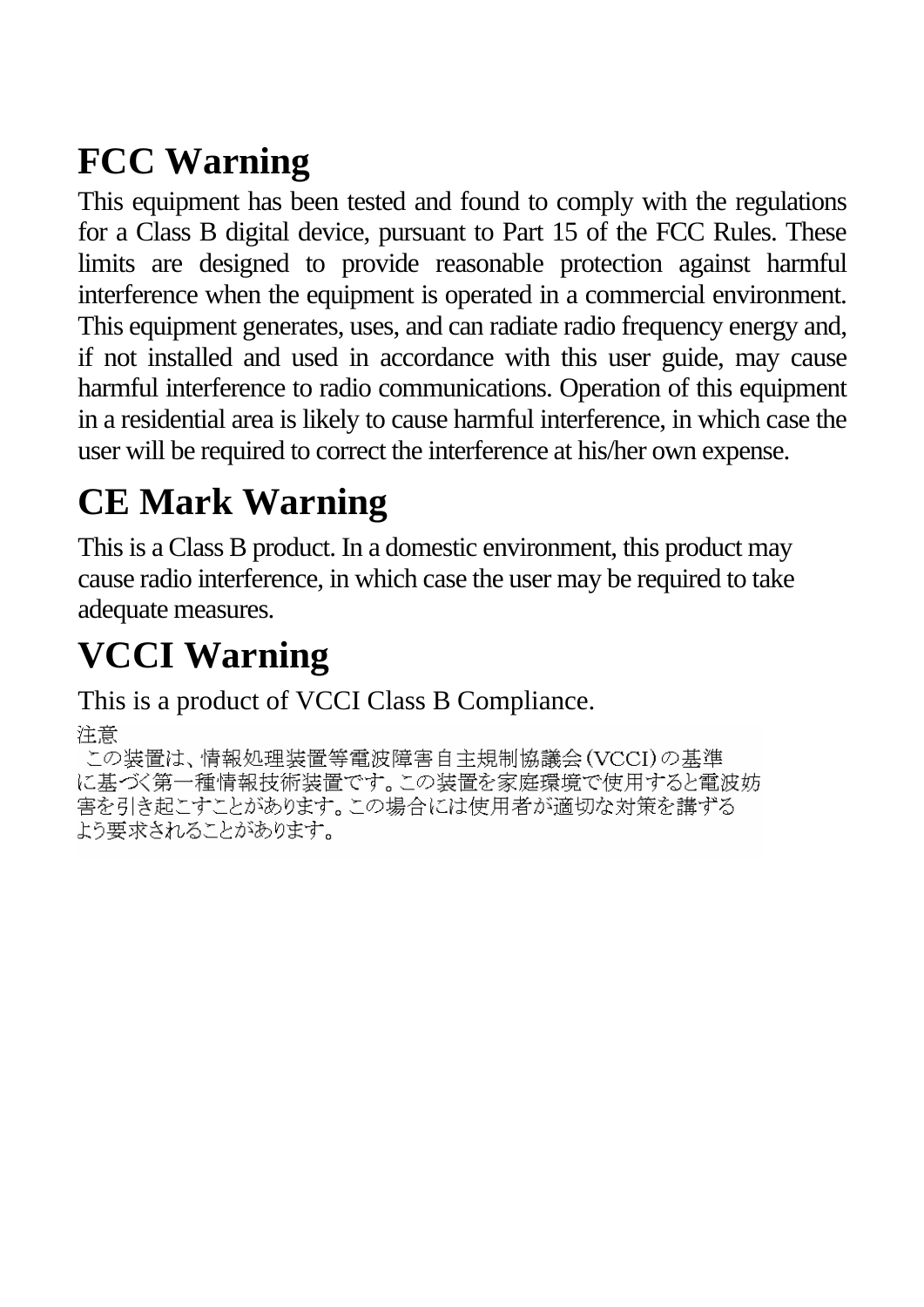## **UL Warning**

a) Elevated Operating Ambient Temperature- If installed in a closed or multi-unit rack assembly, the operating ambient temperature of the rack environment may be greater than room ambient. Therefore, consideration should be given to installing the equipment in an environment compatible with the manufacturer's maximum rated ambient temperature (Tmra).

 b) Reduced Air Flow- Installation of the equipment in a rack should be such that the amount of air flow required for safe operation of the equipment is not compromised.

 c) Mechanical Loading- mounting of the equipment in the rack should be such that a hazardous condition is not achieved due to uneven mechanical loading.

 d) Circuit Overloading- Consideration should be given to the connection of the equipment to the supply circuit and the effect that overloading of circuits might have on over current protection and supply wiring. Appropriate consideration of equipment nameplate ratings should be used when addressing this concern.

e) Reliable Earthing- Reliable earthing of rack-mounted equipment should be maintained. Particular attention should be given to supply connections other than direct connections to the branch circuit (e.g., use of power strips).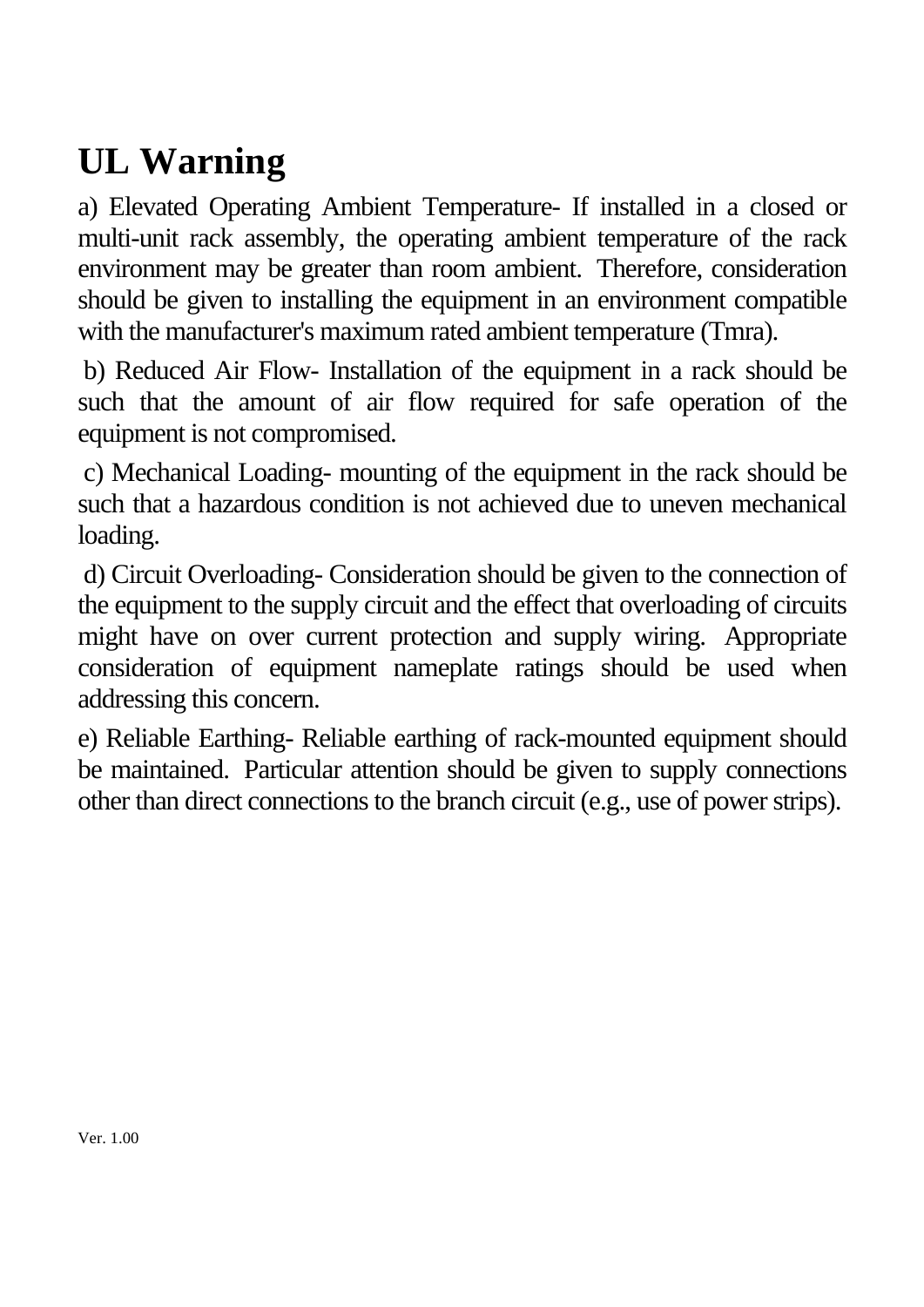## **TABLE OF CONTENTS**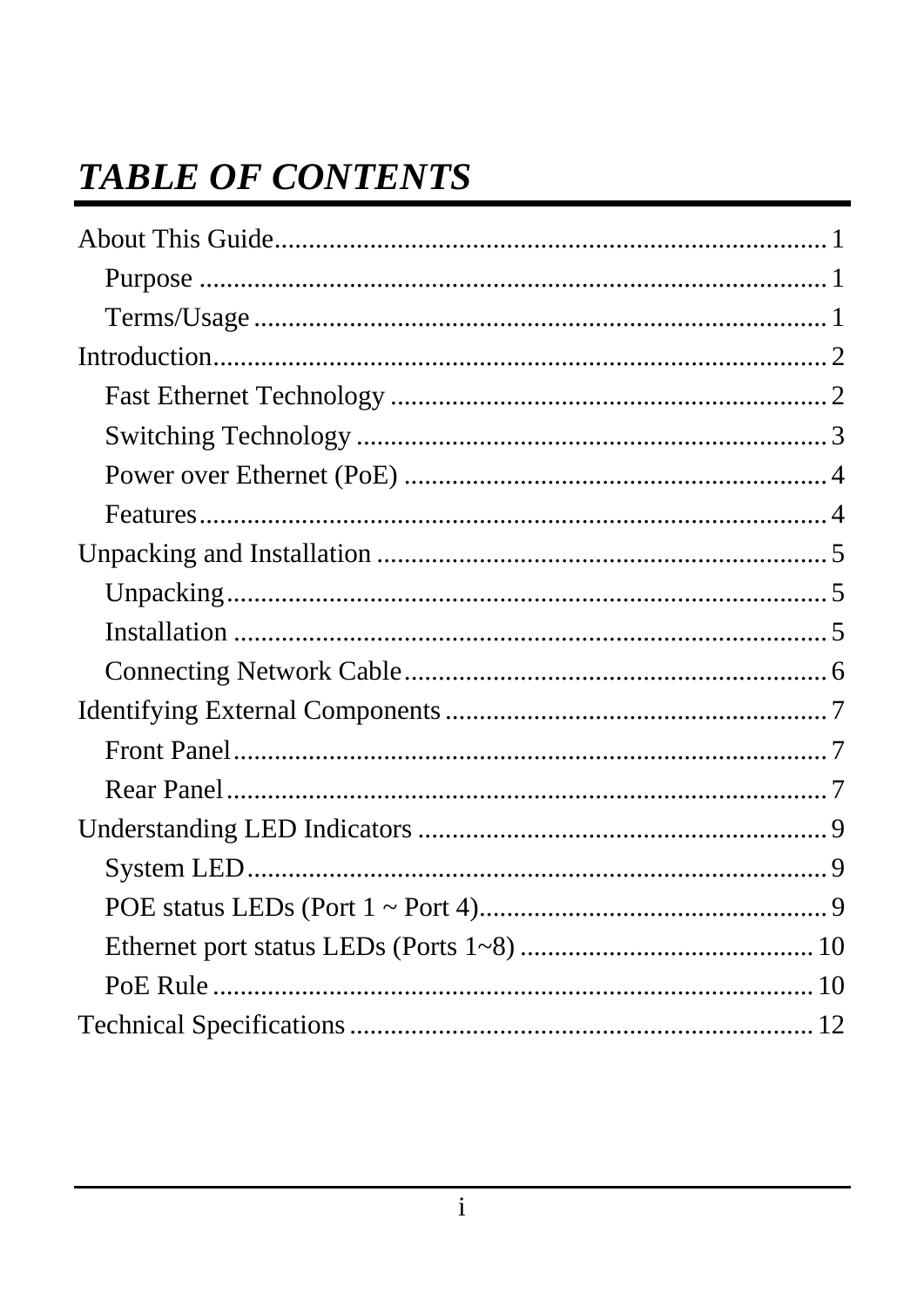## *ABOUT THIS GUIDE*

Congratulations on your purchase of the D-Link DES-1008P, an 8- Port 10/100Mbps Fast Ethernet Switch with 4-Port PoE. This Switch integrates 100Mbps Fast Ethernet and 10Mbps Ethernet network capabilities in a highly flexible package. Port-1 to Port-4 on the switch support Power over Ethernet (PoE), meaning it will automatically detect the presence of an IEEE 802.3af-compliant powered device (PD) and provide power through the port. The switch provides up to 15.4 W per PoE port and can be used to power WLAN access points, IP phones, video cameras, and other PD devices. The Switch will automatically detect the network appliance's requirements, and will supply the required power to each appliance accordingly.

#### Purpose

This guide discusses how to install your 8-Port 10/100Mbps Fast Ethernet Switch with 4-Port PoE.

#### Terms/Usage

In this guide, the term "Switch" (first letter upper case) refers to your 8-Port 10/100Mbps Fast Ethernet Switch with 4-Port PoE and "switch" (first letter lower case) refers to other Ethernet switches.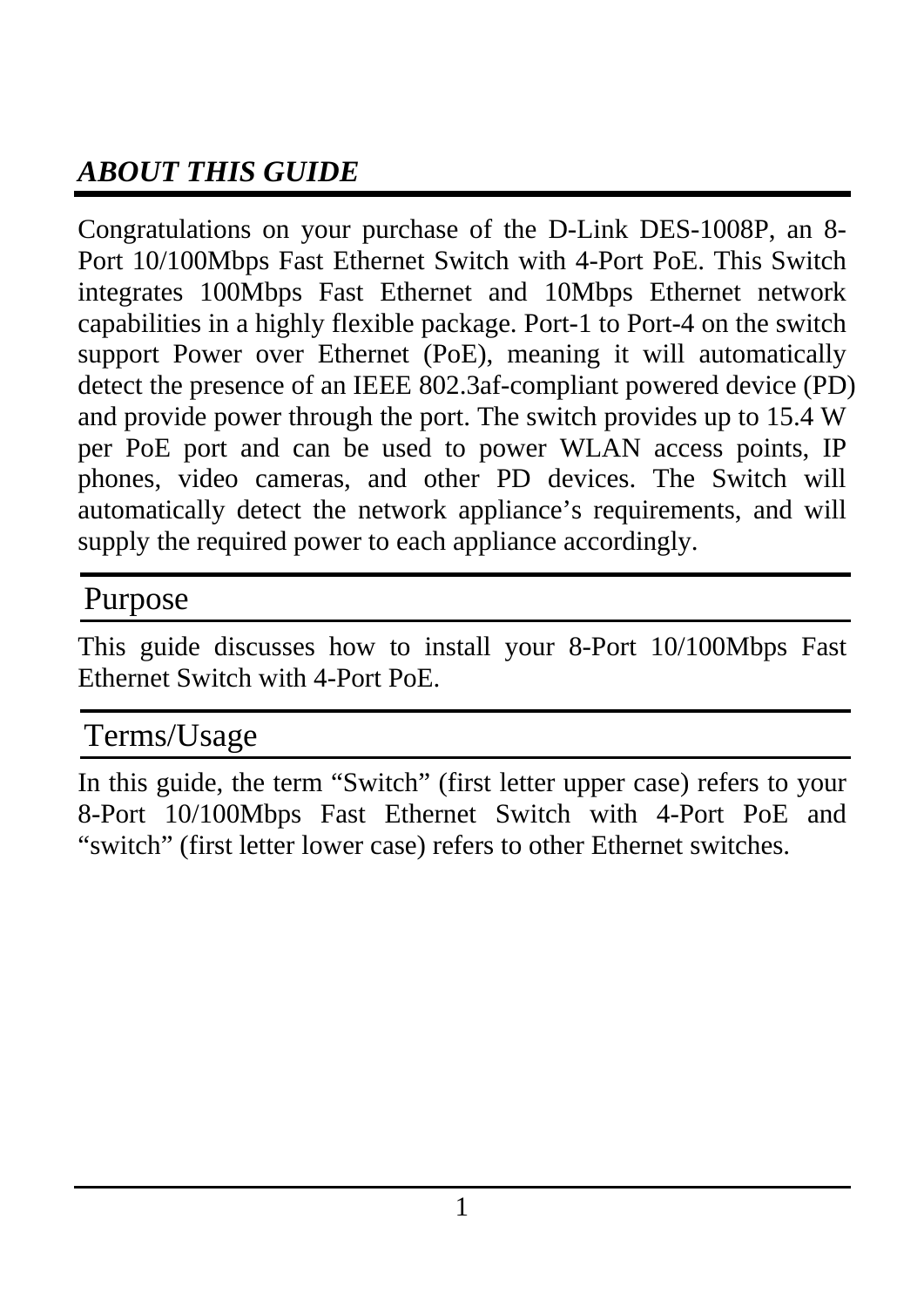## *INTRODUCTION*

This chapter describes the features of the D-Link DES-1008P Fast Ethernet PoE Switch and some background information about Ethernet/Fast Ethernet, Switching and Power over Ethernet technology.

#### Fast Ethernet Technology

The growing importance of LANs and the increasing complexity of desktop computing applications are fueling the need for high performance networks. A number of high-speed LAN technologies have been proposed to provide greater bandwidth and improve client/server response times. Among them, 100BASE-TX (Fast Ethernet) provides a non-disruptive, smooth evolution from the current 10BASE-T technology.

100Mbps Fast Ethernet is a standard specified by the IEEE 802.3 LAN committee. It is an extension of the 10Mbps Ethernet standard with the ability to transmit and receive data at 100Mbps, while maintaining the CSMA/CD Ethernet protocol. Since the 100Mbps Fast Ethernet is compatible with all other 10Mbps Ethernet environments, it provides a straightforward upgrade and takes advantage of the existing investment in hardware, software, and personnel training.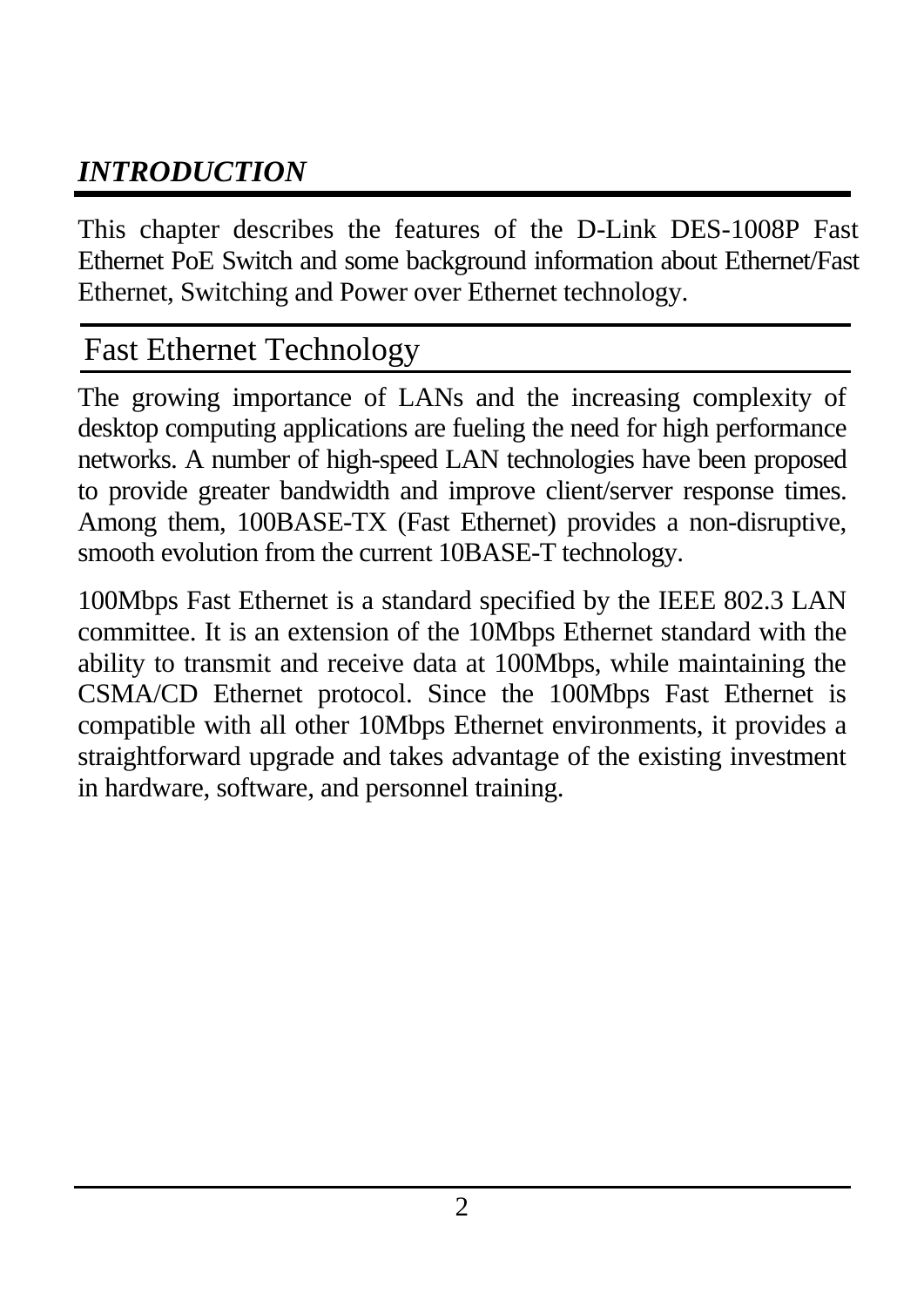## Switching Technology

Another approach to pushing beyond the limits of Ethernet technology is the development of switching technology. A switch bridges Ethernet packets at the MAC address level of the Ethernet protocol transmitting among connected Ethernet or Fast Ethernet LAN segments.

Switching is a cost-effective way of increasing the total network capacity available to users on a local area network. A switch increases capacity and decreases network loading by dividing a local area network into different segments, which don't compete with each other for network transmission capacity.

The switch acts as a high-speed selective bridge between the individual segments. The switch, without interfering with any other segments, automatically forwards traffic that needs to go from one segment to another. By doing this the total network capacity is multiplied, while still maintaining the same network cabling and adapter cards.

Switching LAN technology is a marked improvement over the previous generation of network bridges, which were characterized by higher latencies. Routers have also been used to segment local area networks, but the cost of a router, the setup and maintenance required make routers relatively impractical. Today switches are an ideal solution to most kinds of local area network congestion problems.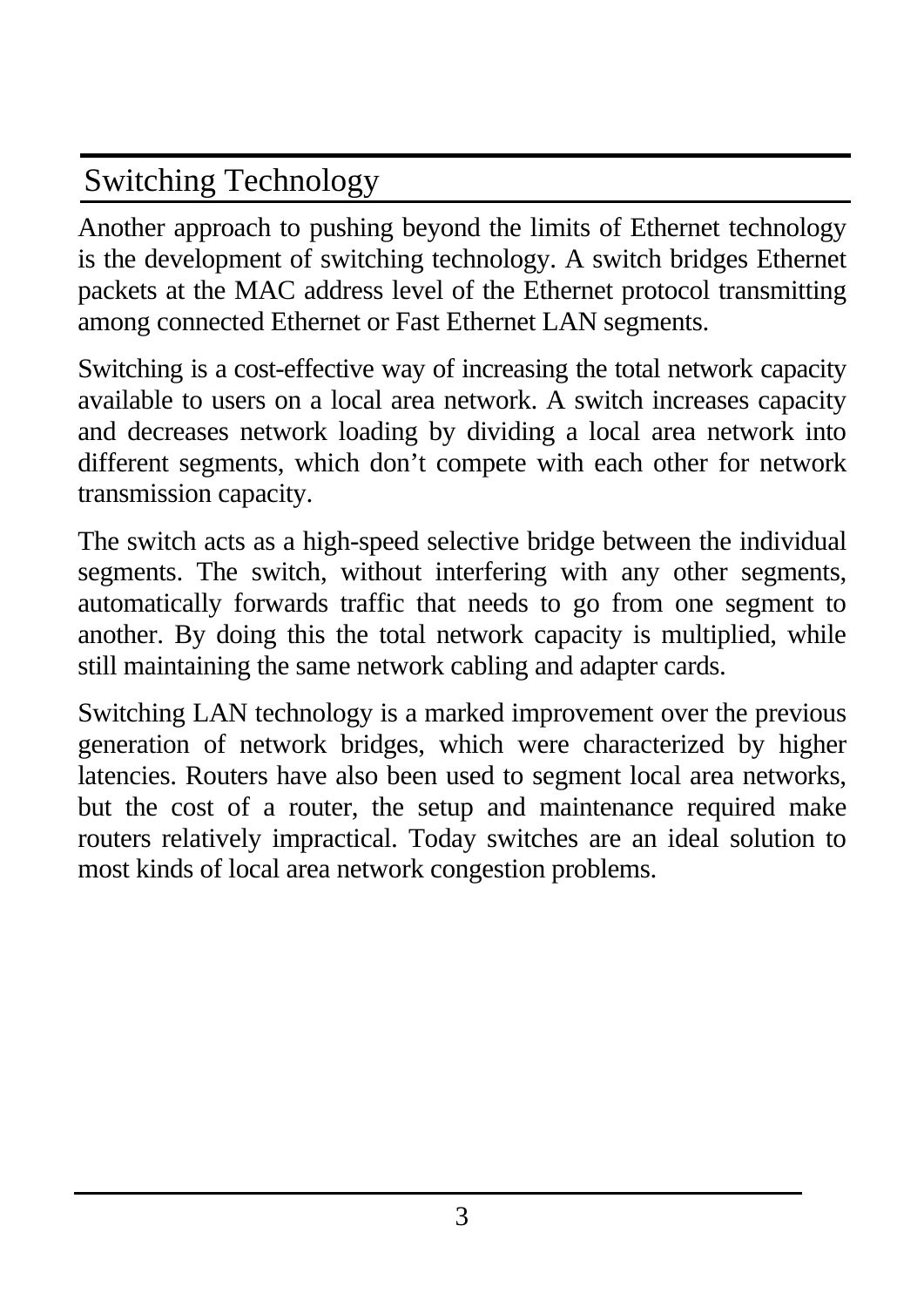Power over Ethernet (PoE)

Power over Ethernet (PoE) integrates power and data onto one single cabling infrastructure, eliminating the need to have AC power available at all locations.

Power and Data is integrated onto the same cable, supporting category 5/5e up to 100 Meters. PoE will provide power to PoE compatible devices, such as IP telephones, wireless LAN access points and IP security cameras.

PoE is already widely adopted in the market, saving up to 50% of overall installation costs by eliminating the need to install separate electrical wiring and power outlets.

#### Features

- 8 ×10/100Mbps Auto-negotiation Fast Ethernet RJ45 ports with 4-port PoE function (port- $1 \sim$  port-4)
- Compliant with 802.3af specification
- Supports PoE power up to 15.4W for PoE port
- Supports PoE power up to 56W for all PoE ports
- Supports PoE IEEE802.3af compliant Powered Device (PD)
- Each port supports auto MDI/MDIX, so there is no need to use cross-over cables or an up-link port
- Full/half duplex transfer mode for each port
- Wire speed reception and transmission
- Up to 1K unicast addresses entities per device, self-learning, and table aging
- 96KBytes packet buffer
- Supports IEEE 802.3x flow control for full-duplex mode ports
- Supports Back-pressure flow control for half-duplex mode ports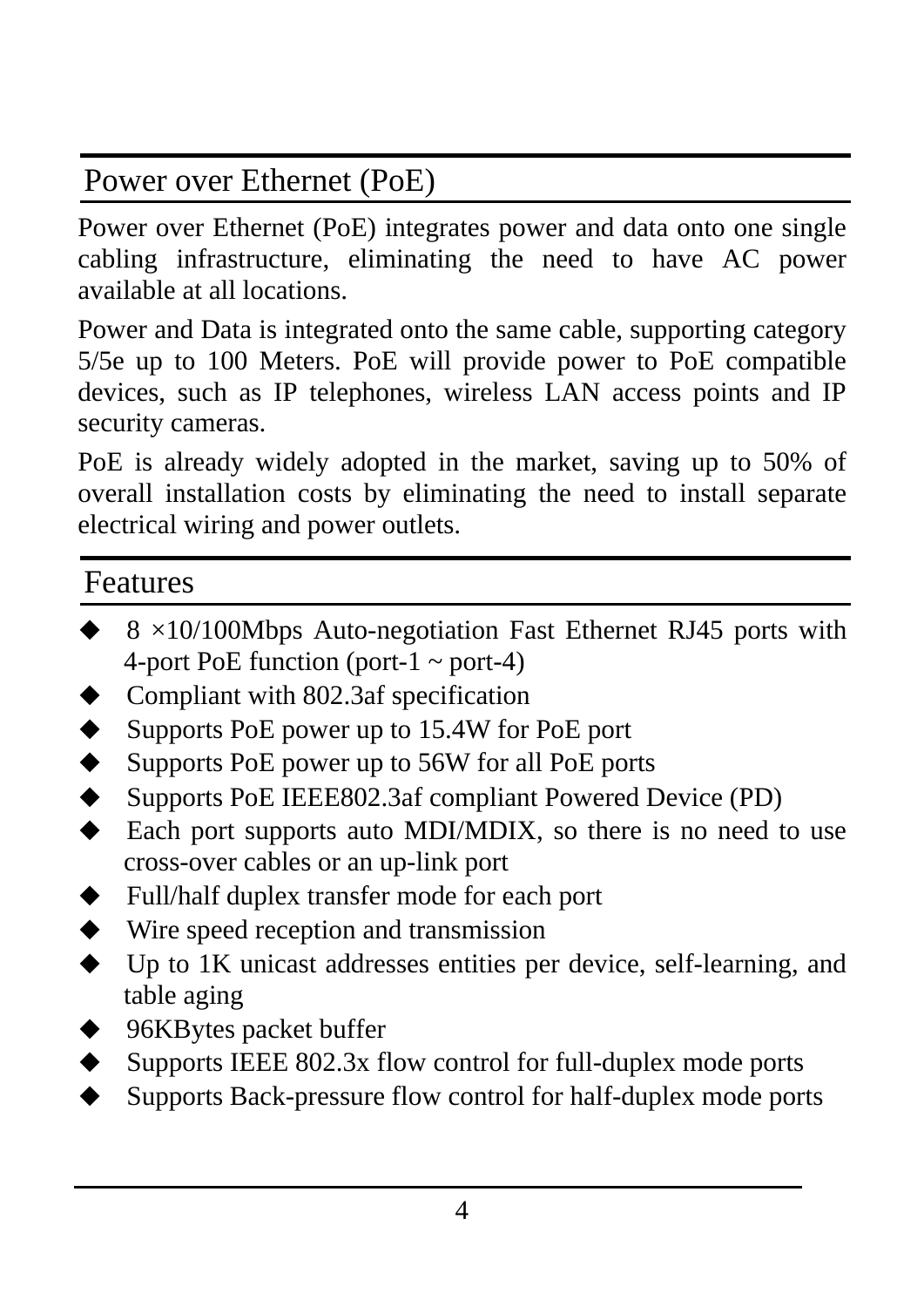## *UNPACKING AND INSTALLATION*

This chapter provides unpacking and installation information for the Switch.

## Unpacking

Open the shipping cartons of the Switch and carefully unpack its contents. The carton should contain the following items:

- One DES-1008P
- One DC power adapter
- Four rubber feet
- CD-ROM with Product Document
- Quick Installation Guide.

If any item is found missing or damaged, please contact your local reseller for replacement.

### Installation

The setup of the Switch can be performed using the following steps:

- The surface must support at least 1.5 Kg (3.5 lbs) for the Switch.
- The power outlet should be within 1.82 meters (6 feet) of the Switch.
- Visually inspect the DC power jack and make sure that it is fully secured to the power adapter.
- Make sure that there is proper heat dissipation from and adequate ventilation around the Switch. Do not place heavy objects on the Switch.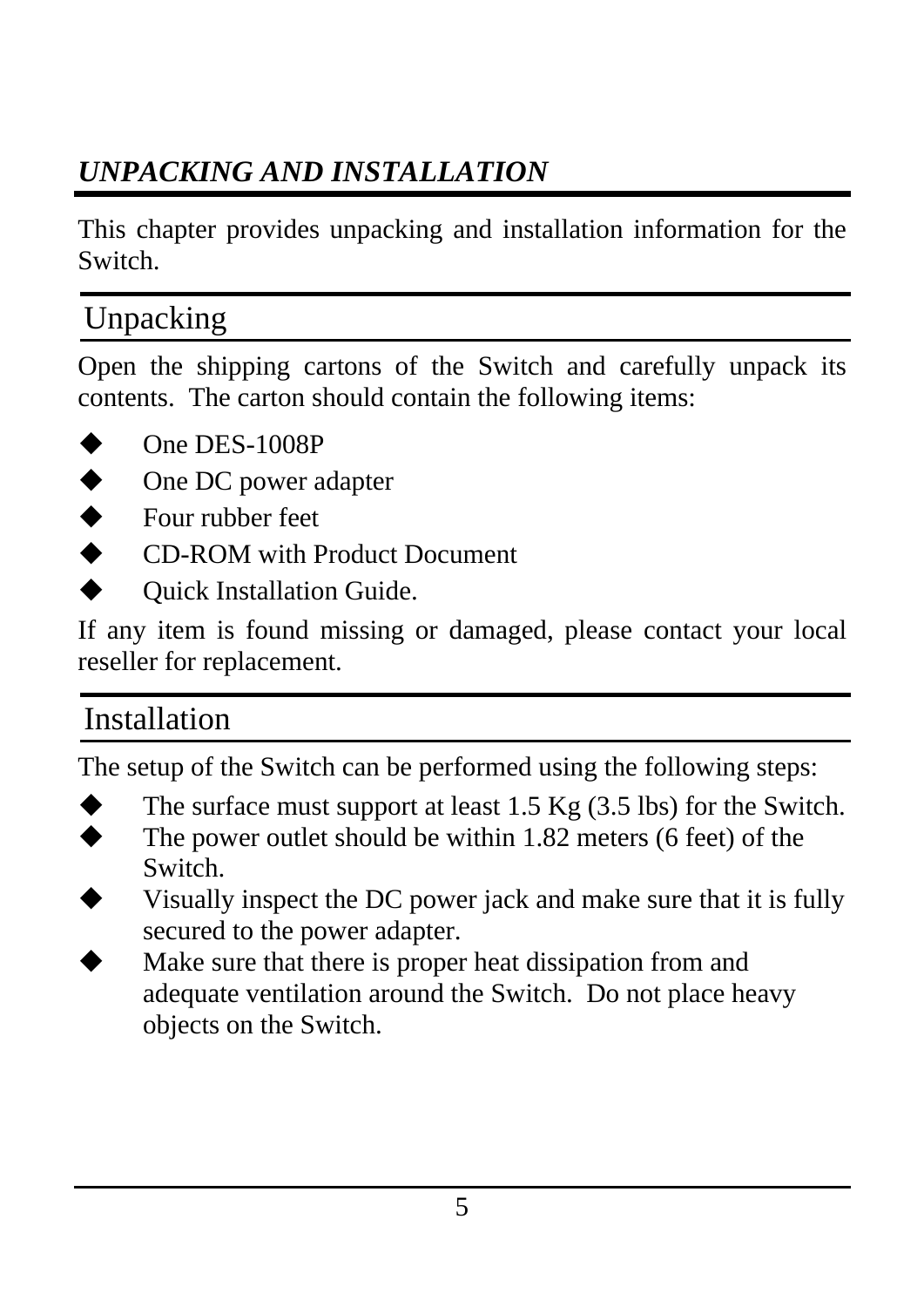## Connecting Network Cable

The Switch support 8 10/100Mbps Ethernet ports and Port  $1 \sim$  port 4 are PoE Enabled ports, these PoE port will automatically activate when a compatible terminal is identified. The Switch will supply power through the Ethernet port to the connected PoE powered device (PD).

For legacy devices that are not compatible, the PoE port will not offer power to this device. This feature allows users to freely and safely mix legacy and Power over LAN compatible devices on their network.

The Switch supports 10Mbps Ethernet or 100Mbps Fast Ethernet and it runs both in half and full duplex mode using two pair of Category 5 cable.

These RJ45 ports are Auto-MDI type port. The Switch can auto negotiate to MDI-II or MDI-X type, so you can connect any RJ-45 cable regardless if it is a standard or crossover cable.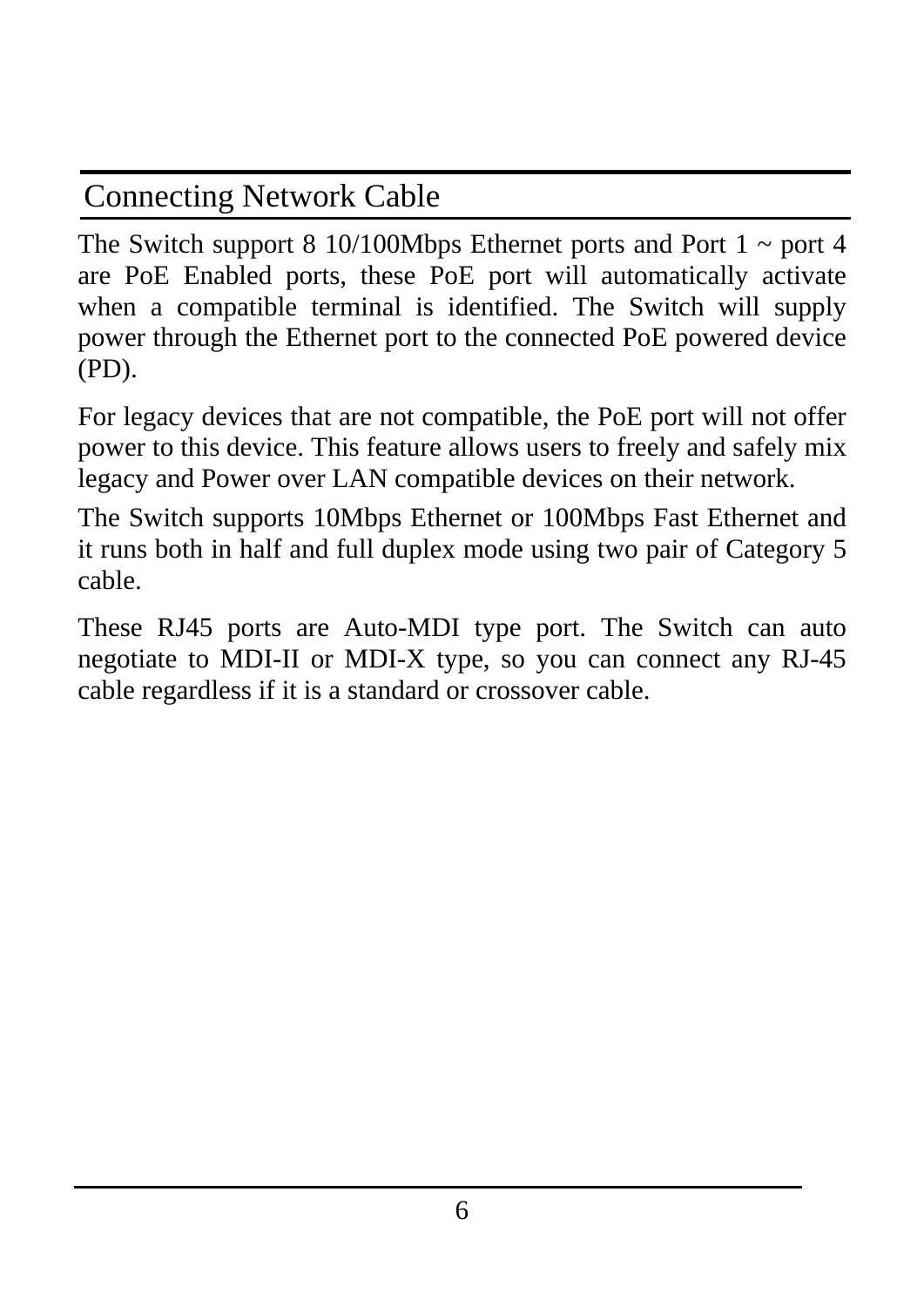## *IDENTIFYING EXTERNAL COMPONENTS*

This chapter describes the front panel, rear panel, and LED indicators of the Switch.

## Front Panel

The figure below shows the front panels of the Switch.



**Figure 1. Front panel** 

#### **LED Indicator:**

Comprehensive LED indicators display the status of the switch and the network (see the LED Indicators chapter below).

#### Rear Panel



**Figure 2. Rear panel** 

#### **Ethernet Ports (Port 1~8):**

These ports support network speeds of either 10Mbps or 100Mbps, and can operate in half- and full- duplex transfer modes. These ports also support automatic MDI/MDIX crossover detection, which gives the Switch true, "plug and play" capabilities. Just connect any network cable between the Switch and the device, and The Switch will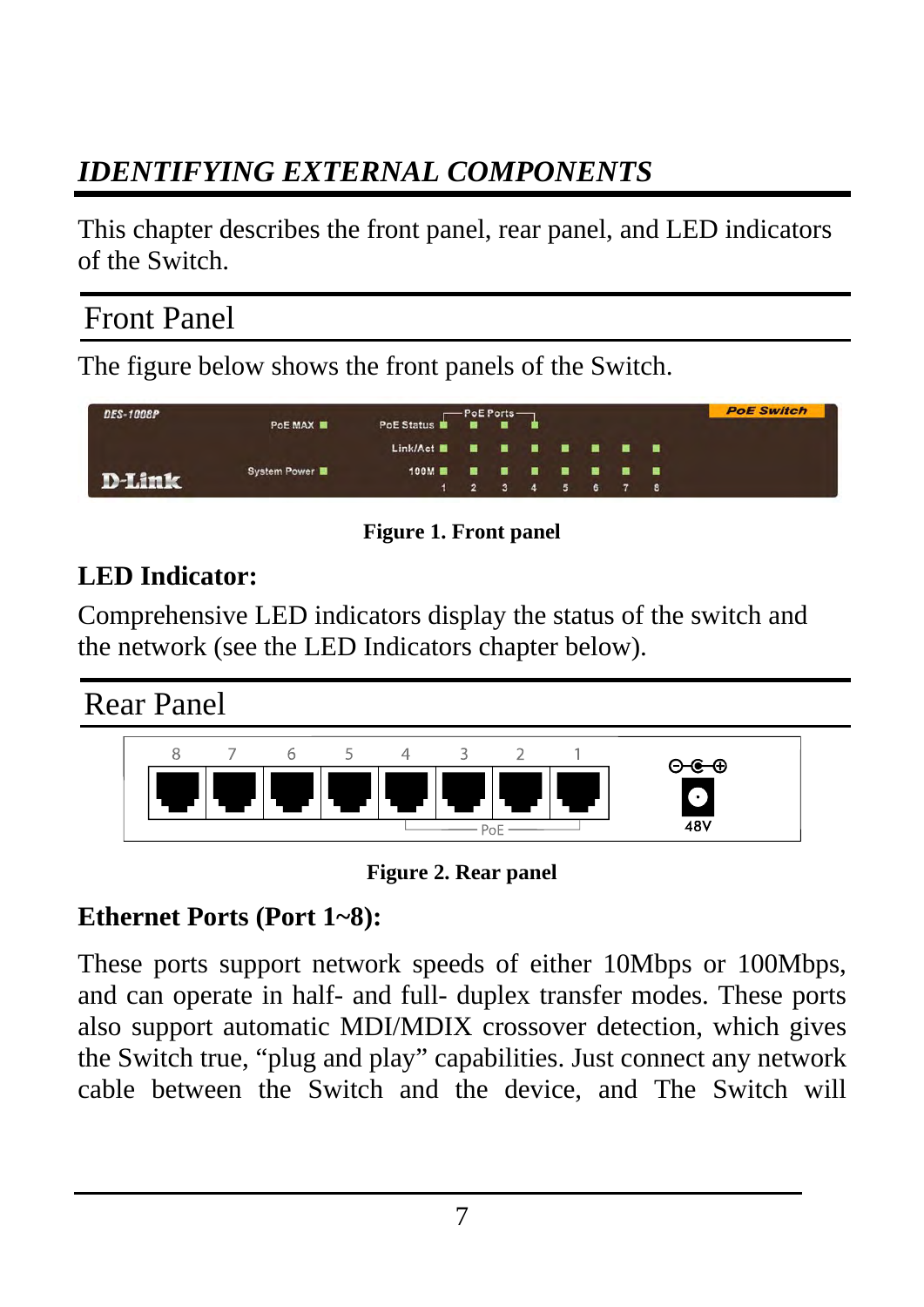automatically detect the settings of the device and adjust itself accordingly.

#### **PoE Ports (Port 1~4 only):**

These ports are PoE Enabled ports, the PoE port will automatically activate when a compatible terminal is identified. The Switch will supply power through the Ethernet port to the connected PoE device.

For legacy devices that are not compatible, the PoE port will not offer the power to this device. This feature allows users to freely and safely mix legacy and PoE compatible devices on the network.

**DC Power Jack:** Power is supplied through an external DC power adapter. Check the technical specification section for information about the DC power input voltage.

Since the switch does not include a power switch, plugging its power adapter into a power outlet will immediately power it on.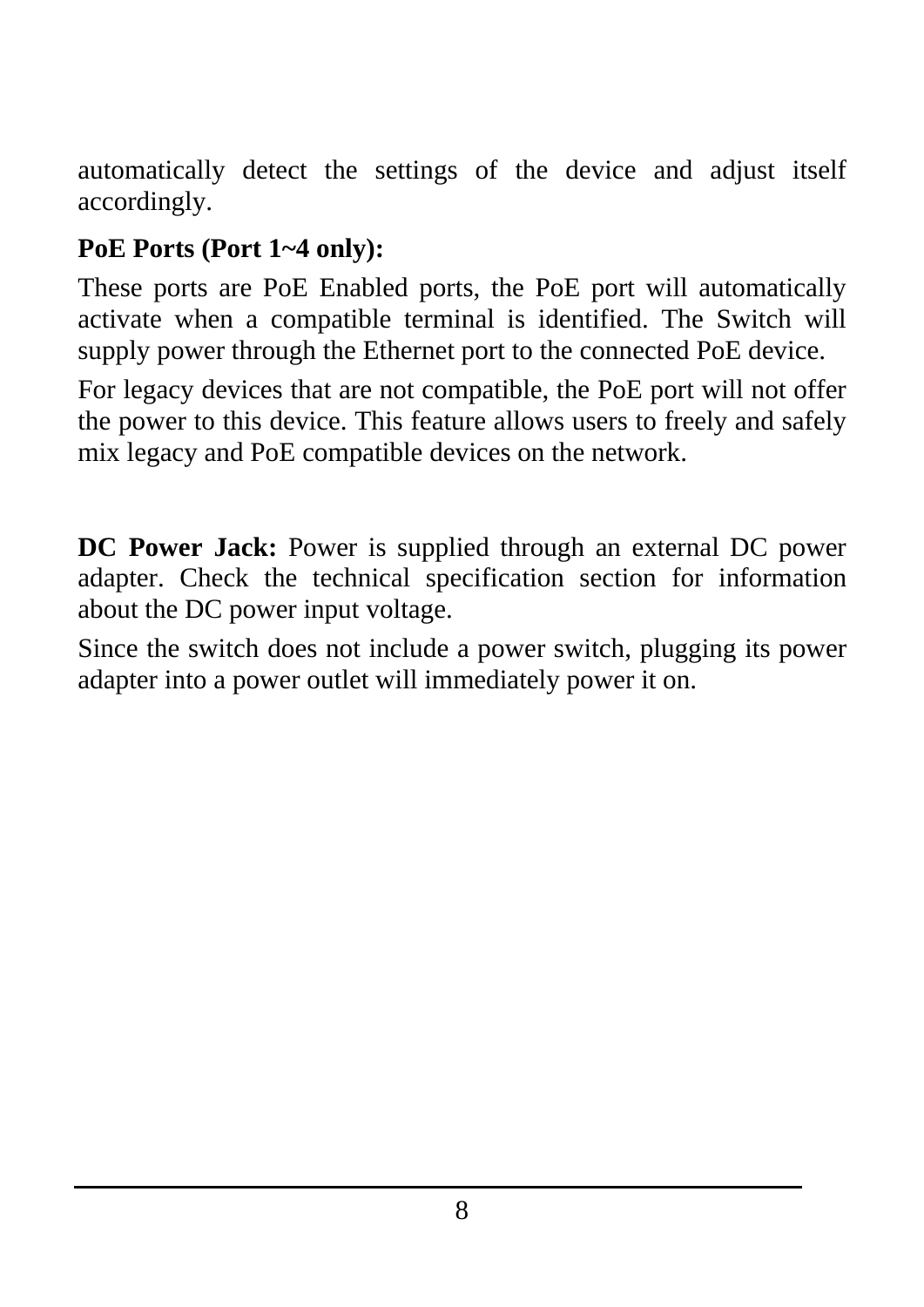## *UNDERSTANDING LED INDICATORS*

The front panel LEDs provides instant status feedback, and helps monitor and troubleshoot when needed.

| DES-1008P     | $\begin{array}{c}\n\text{PoE Ports}\n\hline\n\text{PoE Status}\n\end{array}$ |                          |  |  |  |  |                 | <b>PoE Switch</b> |  |
|---------------|------------------------------------------------------------------------------|--------------------------|--|--|--|--|-----------------|-------------------|--|
|               | PoE MAX                                                                      |                          |  |  |  |  |                 |                   |  |
|               |                                                                              | Link/Act ■ ■ ■ ■ ■ ■ ■ ■ |  |  |  |  |                 |                   |  |
| <b>D-Link</b> | <b>System Power</b> ■                                                        |                          |  |  |  |  |                 |                   |  |
|               |                                                                              |                          |  |  |  |  | 1 2 3 4 5 6 7 8 |                   |  |

**Figure 3. LED indicators of the Switch** 

## System LED

#### PWR: (Power Indicator)

| On<br>$\cdot$ | Power On               |
|---------------|------------------------|
| Off           | $\therefore$ Power Off |

#### PoE status LEDs (Port  $1 \sim$  Port 4)

#### PoE Status:

| Green      |                      | When the PoE powered device (PD) is connected and the port supplies<br>power successfully.                                                                                                                                         |
|------------|----------------------|------------------------------------------------------------------------------------------------------------------------------------------------------------------------------------------------------------------------------------|
| Red        |                      | When the PoE port has failed, possibly due to:<br>PoE power circuit shortage<br>Power over current: over the power current of PD's classification<br>$\checkmark$<br>Out of PoE voltage of $44 \sim 57$ VDC output<br>$\checkmark$ |
| <b>Off</b> | $\ddot{\phantom{a}}$ | No PoE powered device (PD) connected.                                                                                                                                                                                              |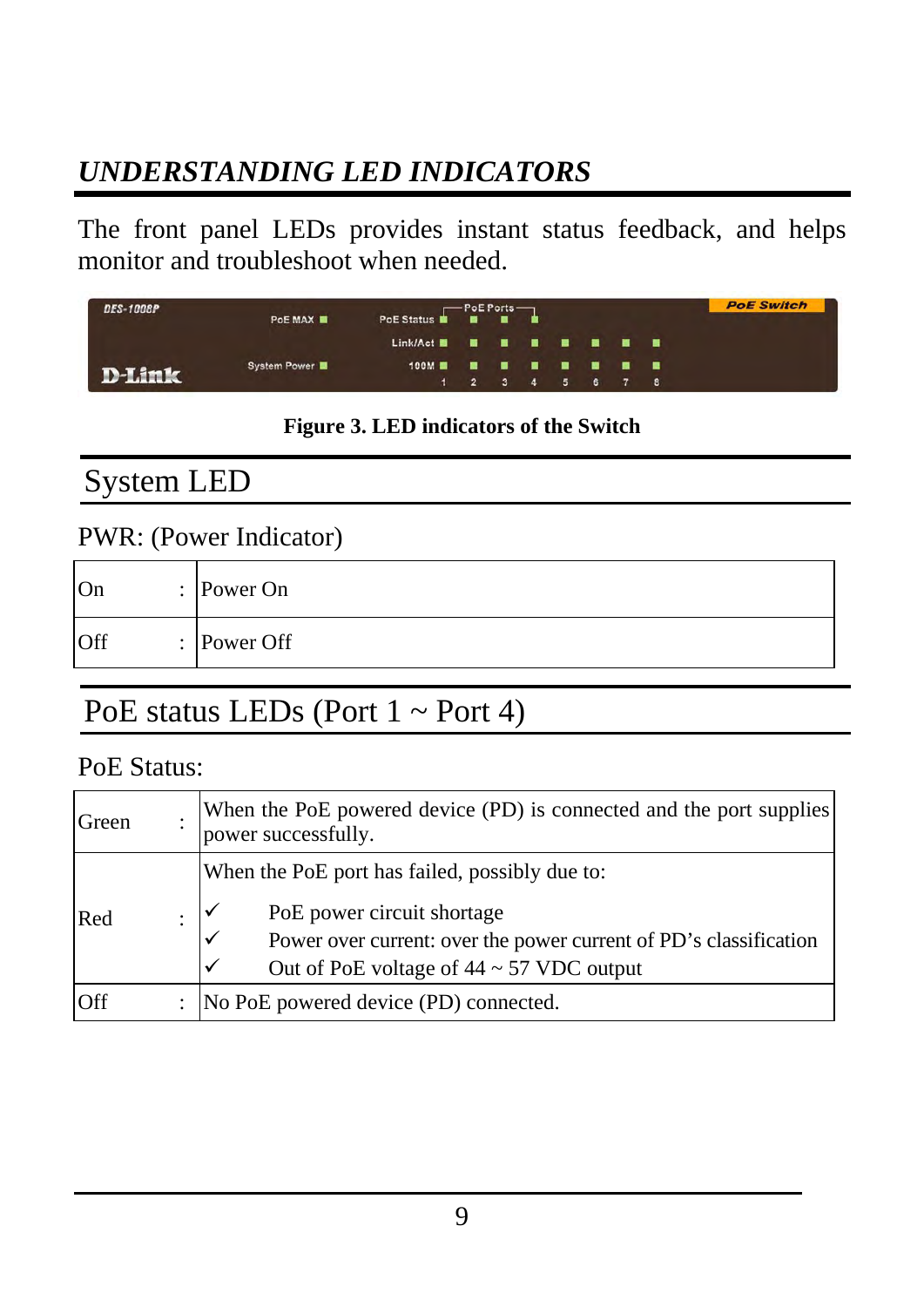#### PoE MAX

| <b>Off</b>               | At least 10W of PoE power is available to connect another PoE<br>device.                                                                                    |
|--------------------------|-------------------------------------------------------------------------------------------------------------------------------------------------------------|
| Green                    | When the power output to powered devices has reached or exceeded<br>: the maximum power budget. No additional powered devices<br>connected will be powered. |
| <b>Blinking</b><br>Green | Indicates at least 10W of PoE power is available again.                                                                                                     |

#### Ethernet port status LEDs (Ports 1~8)

#### 10/100M Link/ACT:

| 10M  | When the 10M LED lights on, the respective port is successfully<br>connected to 10M Ethernet network. Otherwise, when the 10M LED is<br>blinking, the port is transmitting or receiving data on the Ethernet<br>network.              |
|------|---------------------------------------------------------------------------------------------------------------------------------------------------------------------------------------------------------------------------------------|
| 100M | When the 100M LED lights on, the respective port is successfully<br>connected to 100M Fast Ethernet network. Otherwise, when the 100M<br>LED is blinking, the port is transmitting or receiving data on the Fast<br>Ethernet network. |
| Off  | No link.                                                                                                                                                                                                                              |

#### PoE Rule

**PoE Max:** this function will help to protect the PoE Switch and to stabilize the power transmitting to the powered device (PD).

If the system power usage is  $>= 46$ , the PoE MAX LED will turn on and the system will not provide power to the additional PoE PD. This is done to protect the PoE Switch itself and to stabilize the power transmitting to the other PoE PDs plugged into the Switch.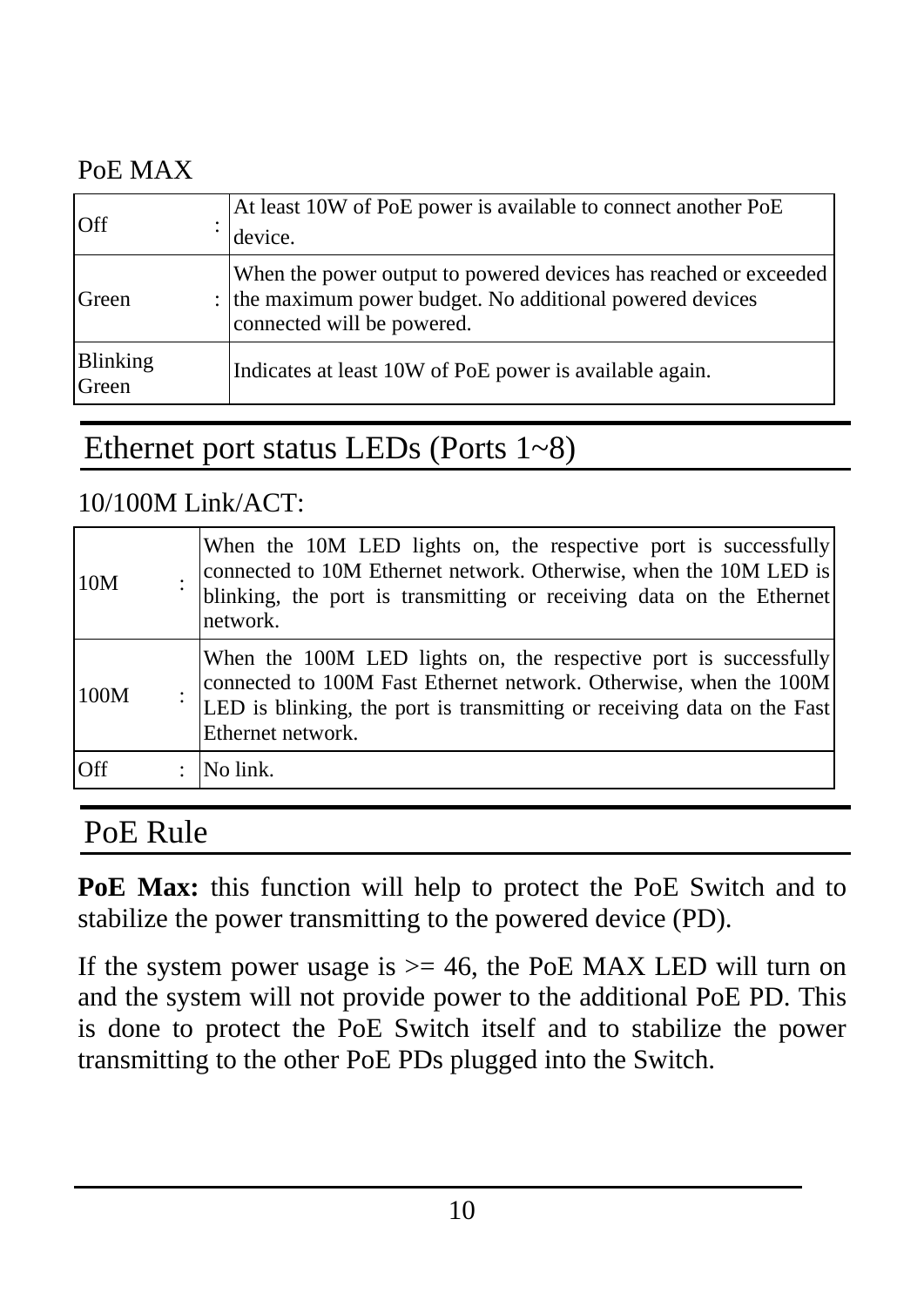For example: There are PoE PDs connected to the PoE Switch and the total power consumption is 48 watts. The system will reserve 8 watts for a buffer and the PoE MAX LED will light up. Once there is another PoE PD inserted, the system will not provide power to the additional PoE PD.

**Priority:** This function will help protect the system when the system power is overloaded. The system will disable the PoE function of lower priority PoE ports to maintain the power to higher priority PoE ports.

The total power resource for the system is 56W shared between the 4 PoE ports (maximum power for per port is 15.4W). If all PoE PDs power consumption is over 56W, the system will automatically arrange the priority of these ports. The lower port number will have the higher priority and the higher port number will have a lower priority (Highest priority: Port  $1 >$  Port  $2 >$  Port  $3 >$  Port 4).

For example: In this PoE Switch, Port 2 is using 15 watts and Port 3,4 is using 15.4 watts, these two ports are using 45.8 watts total. If there is an additional PoE PD inserted to Port 1 with 15.4 watts, the system power resource is over current and the priority function will activate. The priority will be applied to the lowest port number to highest port number, so Port 1,3 will use 15.4 watts, Port 2 will use 15 watts, and the system will cut off the power to Port 4 due to over current.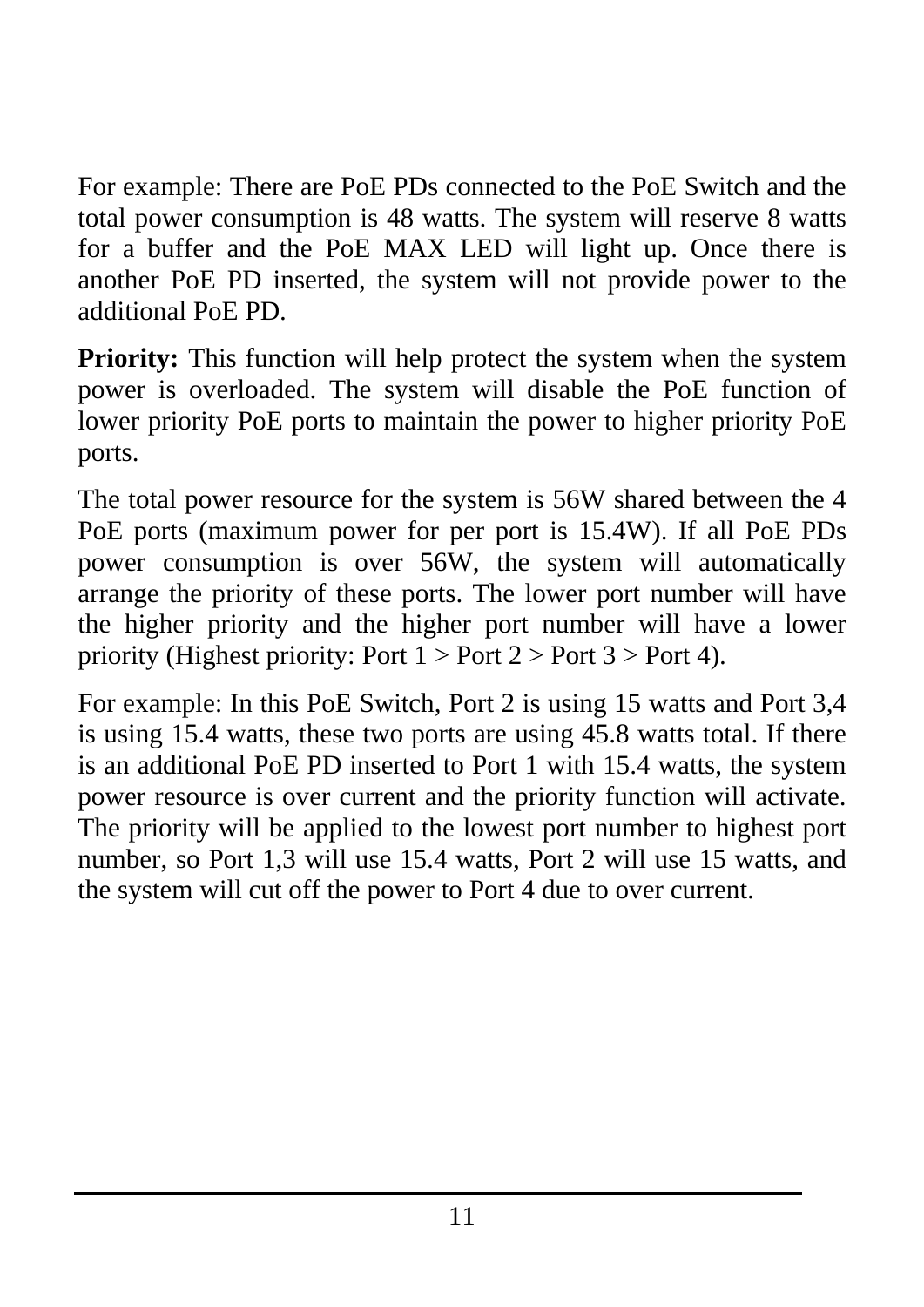## *TECHNICAL SPECIFICATIONS*

| <b>General</b>         |                                                                                                                                                      |  |  |  |  |  |  |
|------------------------|------------------------------------------------------------------------------------------------------------------------------------------------------|--|--|--|--|--|--|
| <b>Standards</b>       | IEEE 802.3 10BASE-T Ethernet<br>IEEE 802.3u 100BASE-TX Fast Ethernet<br>IEEE 802.3x Full Duplex Flow Control<br>IEEE 802.3af Power over Ethernet     |  |  |  |  |  |  |
| Protocol               | <b>CSMA/CD</b>                                                                                                                                       |  |  |  |  |  |  |
| Data Transfer Rate     | Ethernet: 10Mbps (half duplex), 20Mbps (full-duplex)<br>Fast Ethernet: 100Mbps (half duplex), 200Mbps (full-duplex)                                  |  |  |  |  |  |  |
| Topology               | <b>Star</b>                                                                                                                                          |  |  |  |  |  |  |
| <b>Network Cables</b>  | 10BASET: 2-pair UTP Cat. 3, 4, 5; up to 100m<br>100BASE-TX: 2-pair UTP Cat. 5; up to 100m                                                            |  |  |  |  |  |  |
| Number of Ports        | $4 \times 10/100$ Mbps Auto-MDIX RJ45 ports with POE enabled (port $1 \sim$ port 4)<br>$4 \times 10/100$ Mbps Auto-MDIX RJ45 ports (port 5 ~ port 8) |  |  |  |  |  |  |
| PoE Power on RJ-<br>45 | Power+: ping $3 &$ ping 6<br>Power-: ping $1 \& ping 2$                                                                                              |  |  |  |  |  |  |
|                        | <b>Physical and Environmental</b>                                                                                                                    |  |  |  |  |  |  |
| DC inputs              | 48VDC/1.45A                                                                                                                                          |  |  |  |  |  |  |
| Power<br>Consumption   | 6.3 watts. (max. no PD device connected)<br>62.3 watts (max. with 56W PoE Device connected)                                                          |  |  |  |  |  |  |
| Temperature            | Operating: $0^{\circ} \sim 40^{\circ}$ C, Storage: $-10^{\circ} \sim 70^{\circ}$ C                                                                   |  |  |  |  |  |  |
| Humidity               | Operating: $10\% \sim 90\%$ , Storage: $5\% \sim 90\%$                                                                                               |  |  |  |  |  |  |
| Dimensions             | 171 x 98 x 29 mm                                                                                                                                     |  |  |  |  |  |  |
| EMI:                   | FCC Class B, CE Mark Class B, VCCI Class B                                                                                                           |  |  |  |  |  |  |
| Safety:                | cUL(UL60950), CB(IEC60950)                                                                                                                           |  |  |  |  |  |  |